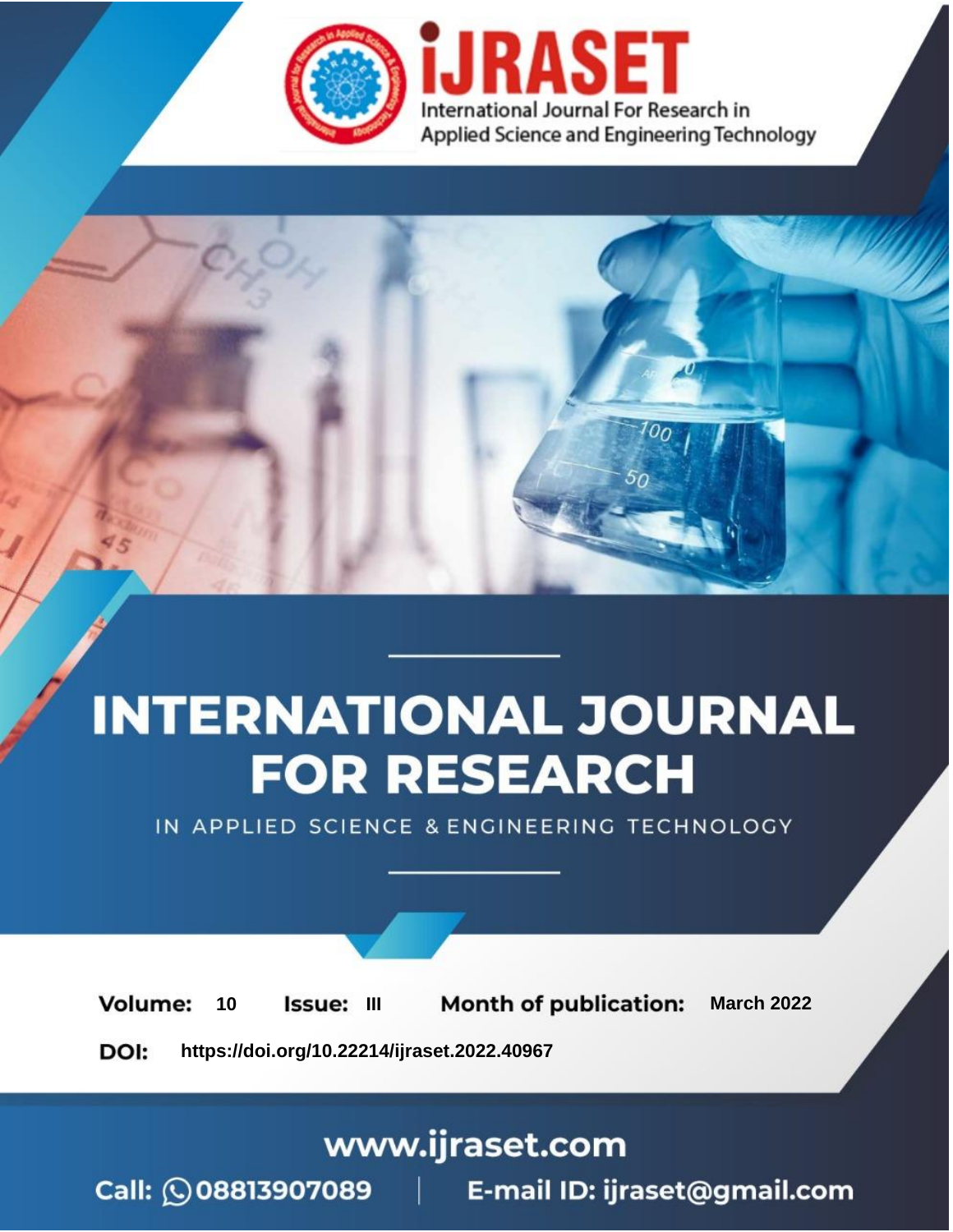

### **Dynamic Analysis of Confined Masonry Structures for Residential Buildings under Seismic Conditions**

Ahmad Qazi<sup>1</sup>, Ashish Kumar<sup>2</sup>

*1 Student of Engineering, Department of Civil Engineering, RIMT University, Punjab, India,* <sup>2</sup>*Assistant Professor, Department of Civil Engineering, RIMT University, Punjab, India*

*Abstract: In India, unreinforced brick masonry and reinforced cement concrete are the go-to technologies when it comes to construction of modern residential buildings, with the design applications ranging from one-story nuclear family houses to multi-story apartment buildings housing several families. However, each major natural disaster in India has exposed several 'chinks in the armour' linked to both of these widely employed construction techniques. Enter confined masonry. Confined masonry offers a substitute to both, unreinforced brick masonry and reinforced concrete framed residential buildings for applications in disaster prone areas of the world while keeping the cost under check and optimizing the structural performance. Confined masonry has evolved over the last century through an informal process based on its satisfactory performance in past, mostly in countries with high seismic activity like Indonesia, Mexico and Turkey. It is used for both non-engineered and engineered construction as its field applications range from one-story single-family dwellings to six-story apartment buildings. Some countries have even adopted design provisions and construction guidelines for confined masonry in their building codes. The success and implementation of building technologies is totally dependent on the local conditions like the availability and cost of building materials, the skill level of construction labour and the availability of construction tools and equipment. The fact that confined masonry construction looks similar to reinforced frame construction with masonry infill walls and that it uses the same components, i.e., masonry infills, tie-beams and tie-columns, helps in an easy transition to adopt confined masonry. Although confined masonry construction practice doesn't require any advanced construction equipment or an extra skillset, it is necessary to lay emphasis on the quality of the construction for its satisfactory performance. Hence, to optimize the quality of confined masonry structures, this thesis employs the use of a modern easy-to-learn-and-use structural software known as ETABS.*

*Keywords: Confined Masonry, RCC Frame, Unreinforced Brick Masonry, ETABS, Seismic Performance.*

#### **I. INTRODUCTION**

#### *A. General*

In this post-modern era, brick masonry construction is becoming obsolete at an alarming rate, the upcoming metropolitan smart cities being a testimony to it, because of our tendency to construct reinforced concrete structures instead. In fact, it wouldn't be an exaggeration to say that brick masonry construction will become extinct in the coming decade. In the minds of today's populace, many civil engineers included, brick masonry is just an archaic and primitive construction practice. Most people disregard the fact that masonry has many advantages over reinforced concrete structures for low rise residential building construction as it is relatively cheaper, more easily accessible and available, better at thermal insulation and fire resistance, low in maintenance and easy to repair. It requires comparatively less sophisticated technology and skill and thus, these brick masonry buildings are constructed without much engineering supervision. That being said, reinforced concrete structures still hold one major advantage over brick masonry: seismic resistance, which is of monumental consequence especially in India where a considerable population is still residing in masonry structures in earthquake prone areas. This study is an effort to prove the superiority of confined masonry construction over reinforced cement construction and traditional unreinforced brick masonry. However, it is still possible to develop simple empirical design guidelines for confined masonry construction just like unreinforced masonry construction. In this respect, this study compares the seismic/static/dynamic performances of confined masonry, reinforced concrete and unreinforced brick masonry structures under various loads detailed by Indian Standard Codes. Confined masonry is an innovative construction technique that, whenever constructed correctly, performs significantly well in seismic tremors. It utilizes similar essential materials of cement and brick that constitute unreinforced masonry construction and in reinforced concrete construction with brick work infill walls, however with a subsequently altered construction sequence.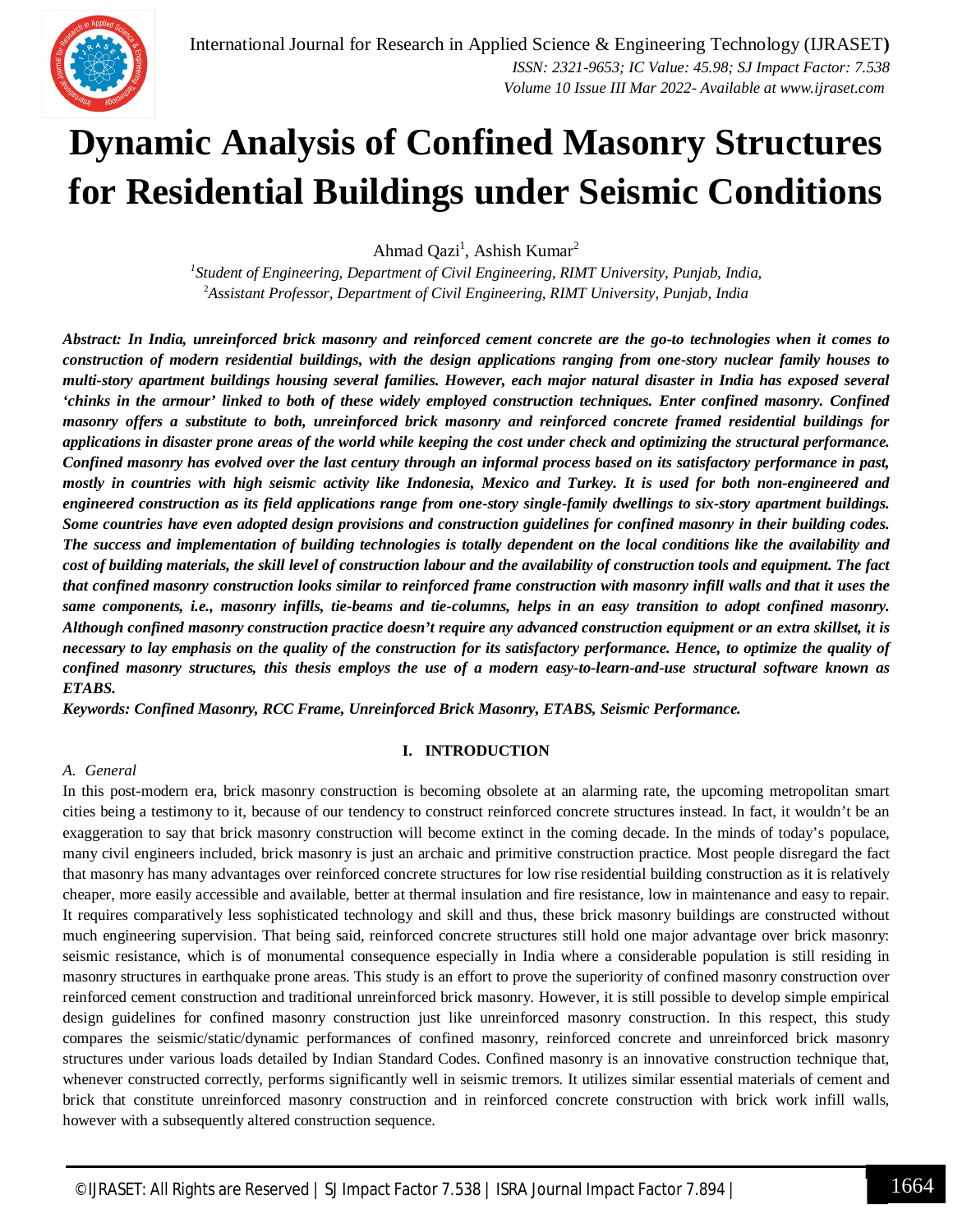

International Journal for Research in Applied Science & Engineering Technology (IJRASET**)**  *ISSN: 2321-9653; IC Value: 45.98; SJ Impact Factor: 7.538 Volume 10 Issue III Mar 2022- Available at www.ijraset.com*

In confined masonry construction, the masonry walls convey the seismic loads and the RCC is used to confine the walls, as opposed to RCC framed structures where the concrete frames need to convey the various loads. Confined masonry construction consists of unreinforced masonry walls confined with reinforced concrete tie-columns and tie-beams. In Mexico, along with low-rise development for single-nuclear families, confined masonry is utilized for structures up to seven stories high. For this situation, the initial two stories are built with RCC structural walls as the lateral load-resisting system framework; the upper floors are developed distinctly with confined masonry walls. In India in general, most residential buildings fall under the classification of low-rise structures. Since, the populace in urban areas is developing dramatically and the land is restricted, there is a need of vertical development of structures in these urban areas. Thus, for the satisfaction of this reason countless medium to tall structures are coming up nowadays. For these structures it has been discovered that the taller the building, the more it is susceptible to seismic failure. Here comes the role of civil engineers and a structure analyzing software called ETABS.

#### *B. Confined Masonry*

In confined masonry construction, confining elements are not designed to act as a moment-resisting frame. As a result, detailing of reinforcement is simple. In general, confining elements have smaller cross-sectional dimensions than the corresponding beams and columns in a reinforced concrete frame building. It should be noted that the most important difference between the confined masonry walls and infill walls is that infill walls are not load-bearing walls, while the walls in a confined masonry building are load bearing walls. There is a fine line between confined masonry and reinforced concrete construction practices. Some reinforced concrete buildings use smaller column sizes and inadequate reinforcement detailing for effective moment transfer between the various components of the structure i.e., columns and beams.

#### *C. Objective*

To design three models of the same residential building by modeling it with confined masonry, reinforced concrete construction and unreinforced brick masonry construction technique respectively in ETABS under IS CODES to compare their results like story shear, story drift, story displacement and story overturning moments under severe seismic conditions.

#### **II. LITERATURE REVIEW**

'Seismic Design and Behaviour of Confined Masonry Buildings' posted by Dr. Vaibhav Singhal of Department of Civil and Environmental Engineering, Indian Institute of Technology Patna in 24th June 2016 provides brief diagrammatic description of confined masonry construction. Ajay Chourasia of Central Building Research Institute published 'Design Guidelines for Confined Masonry Buildings' in February 2017 detailing the namesake in comparison to unreinforced masonry. 'Confined Masonry-Analysis, Design and Comparison' by Kushal J. Desai, Professor S.B. Patel and Professor V.V. Agrawal of Department of Structural Engineering, Birla Vishvakarma Mahavidyalaya, Vallabh Vidyanagar, Gujarat, India published a journal in 2017 which considered the analysis, design and comparison of confined masonry wall with unreinforced masonry wall. 'Modelling of confined masonry structure and its application for the design of multi-story building' by Made Sukrawa, Gede Pringgana, and Putu Ayu Ratih Yustinaputri in 2018 of the Department of Civil Engineering, Universitas Udayana, Denpasar, Indonesia numerically investigates the behaviour of confined masonry and its application for use as the main structure of multi-story buildings subjected to seismic loading. 'Seismic Analysis of Confined Masonry Building and RCC Building' by Arle Pratibha, Kubhar G. and Shirsath M. Published in May 2019 compared equivalent RCC frame to confined buildings. Using software like ETABS and manual calculation has been done as well.

#### **III.METHODOLOGY**

In this study, three residential buildings of similar architectural layout were modelled with confined masonry, reinforced concrete construction and unreinforced brick masonry construction technique respectively. The three aforementioned models were designed on ETABS software. First one is a confined masonry structure, the second one is a reinforced concrete structure, and the third and the last one is the unreinforced brick masonry structure. Keeping in view the various IS Codes for loading details and load combinations including the seismic load; the models were analyzed in ETABS under Indian Standard Code provisions to assess their performance under a given set of conditions. The results are generated such as maximum deflection analysis, story drift analysis, story shear analysis & maximum axial force analysis. A comparative analysis is then done between the outcomes to determine the relatively better design for ultimate earthquake resistance.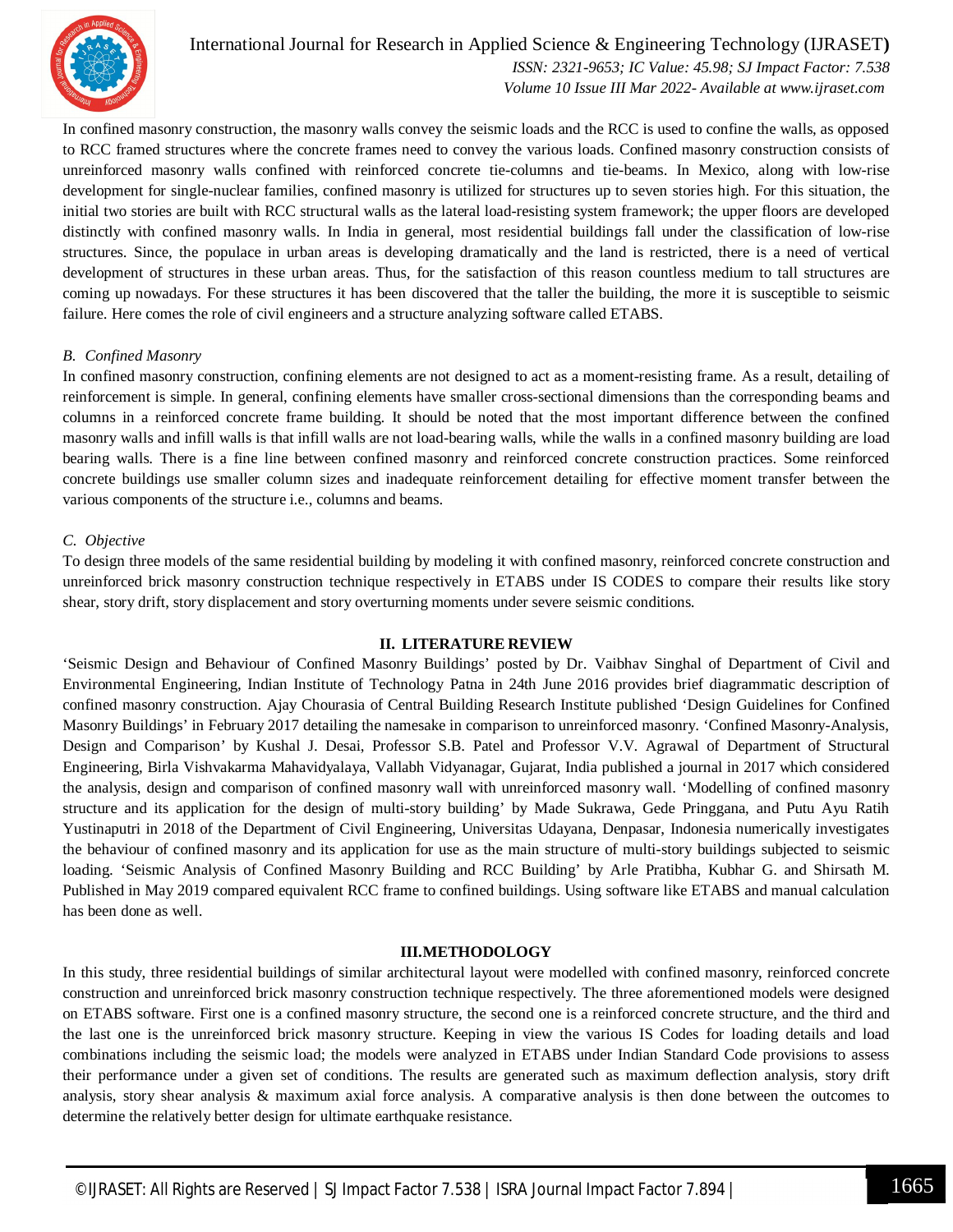

*A. Confined Masonry Model*

| Type of construction                             | Confined Masonry                       |
|--------------------------------------------------|----------------------------------------|
| Purpose of structure                             | <b>Residential Building</b>            |
| Number of stories                                | 5 i.e. $(G + 4)$                       |
| Floor Height                                     | 3 <sub>m</sub>                         |
| Grade of concrete (fck)                          | M20                                    |
| Grade of reinforcement (fy)                      | Fe500                                  |
| Thickness of outer load-bearing masonry<br>walls | $230 \text{ mm}$                       |
| Thickness of inner partition masonry walls       | $100 \text{ mm}$                       |
| External tie-column dimensions                   | 230 mm x 150 mm                        |
| Internal tie-column dimensions                   | $100 \text{ mm} \times 100 \text{ mm}$ |
| Tie-beam dimensions                              | 230 mm x 230 mm                        |
| Sill-beam dimensions                             | $230$ mm x $100$ mm                    |
| Slab thickness                                   | $125 \text{ mm}$                       |

TABLE I CONFINED MASONRY MODEL DETAILS

| TABLE <sub>2</sub>                      |
|-----------------------------------------|
| CONFINED MASONRY MODEL MATERIAL DETAILS |
|                                         |

| Material List by Object Type   |          |             |
|--------------------------------|----------|-------------|
| Object Type                    | Material | Weight (kN) |
| Inner tie-column               | M20      | 253.4626    |
| Beam                           | M20      | 937.3058    |
| Outer tie-column               | M20      | 504.4135    |
| Brick Wall                     | Masonry  | 4603.4519   |
| <b>RCC Floor</b>               | M20      | 1918.5802   |
| Total Weight of the Components |          | 8217.214    |

TABLE 3

| <b>CONFINED MASONRY MODEL SEISMIC DETAILS</b> |      |
|-----------------------------------------------|------|
| Seismic Zone                                  |      |
| Seismic Zone Factor, Z                        | 0.36 |
| <b>Importance Factor</b>                      |      |
| Soil Type                                     |      |
| <b>Response Reduction Factor</b>              |      |
| <b>Function Dampening Ratio</b>               | 0.05 |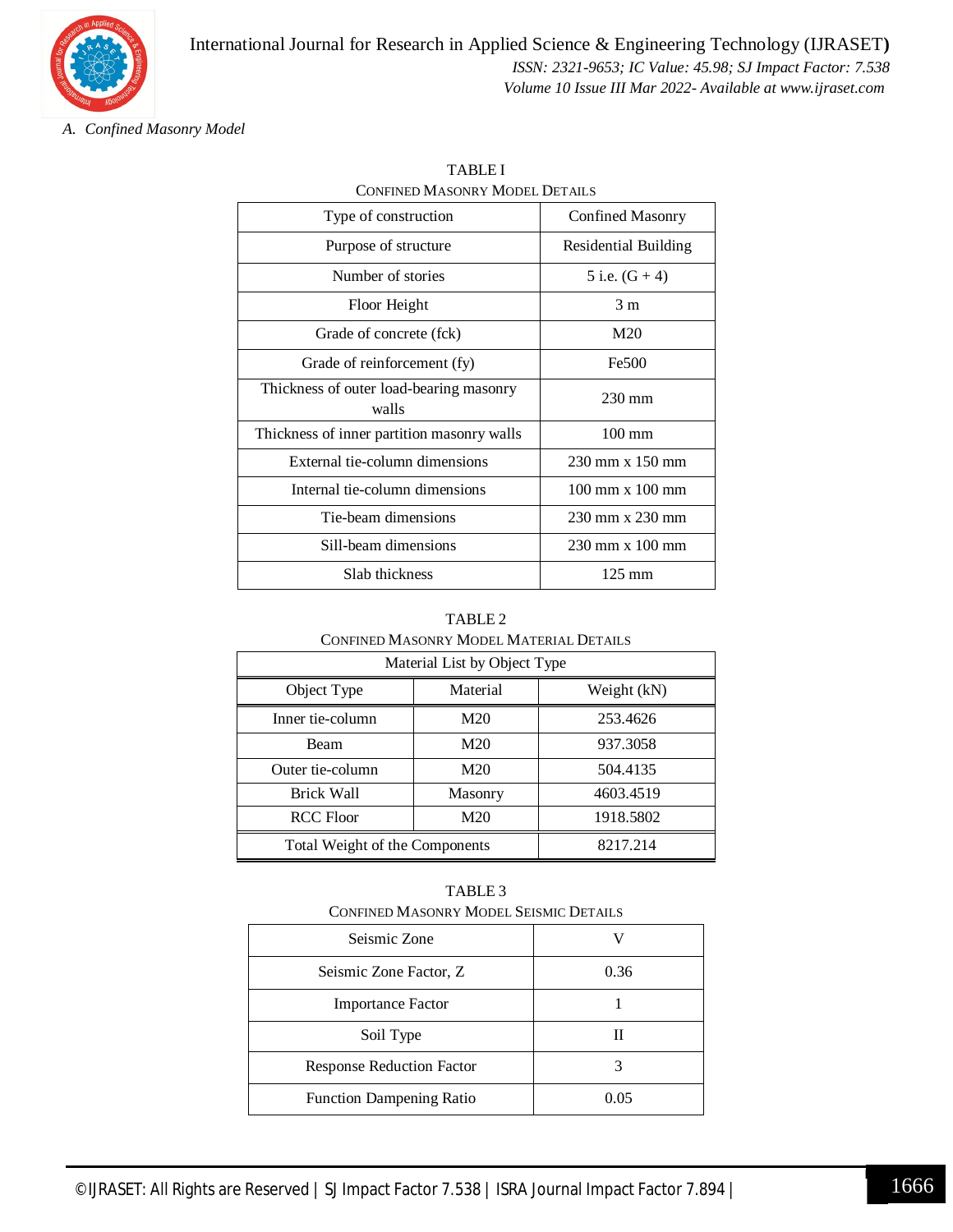

*B. RCC Frame Model*

| <b>RCC FRAME MODEL DETAILS</b> |                      |  |
|--------------------------------|----------------------|--|
| Type of construction           | <b>RCC</b> Frame     |  |
| Purpose of structure           | Residential Building |  |
| Number of stories              | 5 i.e. $(G + 4)$     |  |
| Floor Height                   | 3 <sub>m</sub>       |  |
| Grade of concrete (fck)        | M20                  |  |
| Grade of reinforcement (fy)    | 500                  |  |
| Column dimensions              | 300 mm x 450 mm      |  |
| Beam dimensions                | 300 mm x 450 mm      |  |
| Slab thickness                 | $125 \text{ mm}$     |  |

TABLE 4

#### TABLE 5 RCC FRAME MODEL MATERIAL DETAILS

| Material List by Object Type   |                 |             |
|--------------------------------|-----------------|-------------|
| Object Type                    | Material        | Weight (kN) |
| Column                         | M20             | 809.7608    |
| <b>Beam</b>                    | M <sub>20</sub> | 1696.8707   |
| Floor                          | M20             | 1918.5802   |
| Total Weight of the Components |                 | 4425.2117   |

#### TABLE 6

#### RCC FRAME MODEL SEISMIC DETAILS

| Seismic Zone                     |      |
|----------------------------------|------|
| Seismic Zone Factor, Z.          | 0.36 |
| <b>Importance Factor</b>         |      |
| Soil Type                        |      |
| <b>Response Reduction Factor</b> |      |
| <b>Function Dampening Ratio</b>  | በ በና |

#### *C. Unreinforced Brick Masonry Model*

#### TABLE 7

UNREINFORCED BRICK MASONRY MODEL DETAILS

| Type of construction            | <b>Unreinforced Brick</b><br>Masonry |
|---------------------------------|--------------------------------------|
| Purpose of structure            | Residential Building                 |
| Number of stories               | 5 i.e. $(G + 4)$                     |
| Floor Height                    | 3 <sub>m</sub>                       |
| Grade of concrete (fck)         | M20                                  |
| Grade of reinforcement (fy)     | 500                                  |
| Thickness of load bearing walls | $230 \text{ mm}$                     |
| Slab thickness                  | 125 mm                               |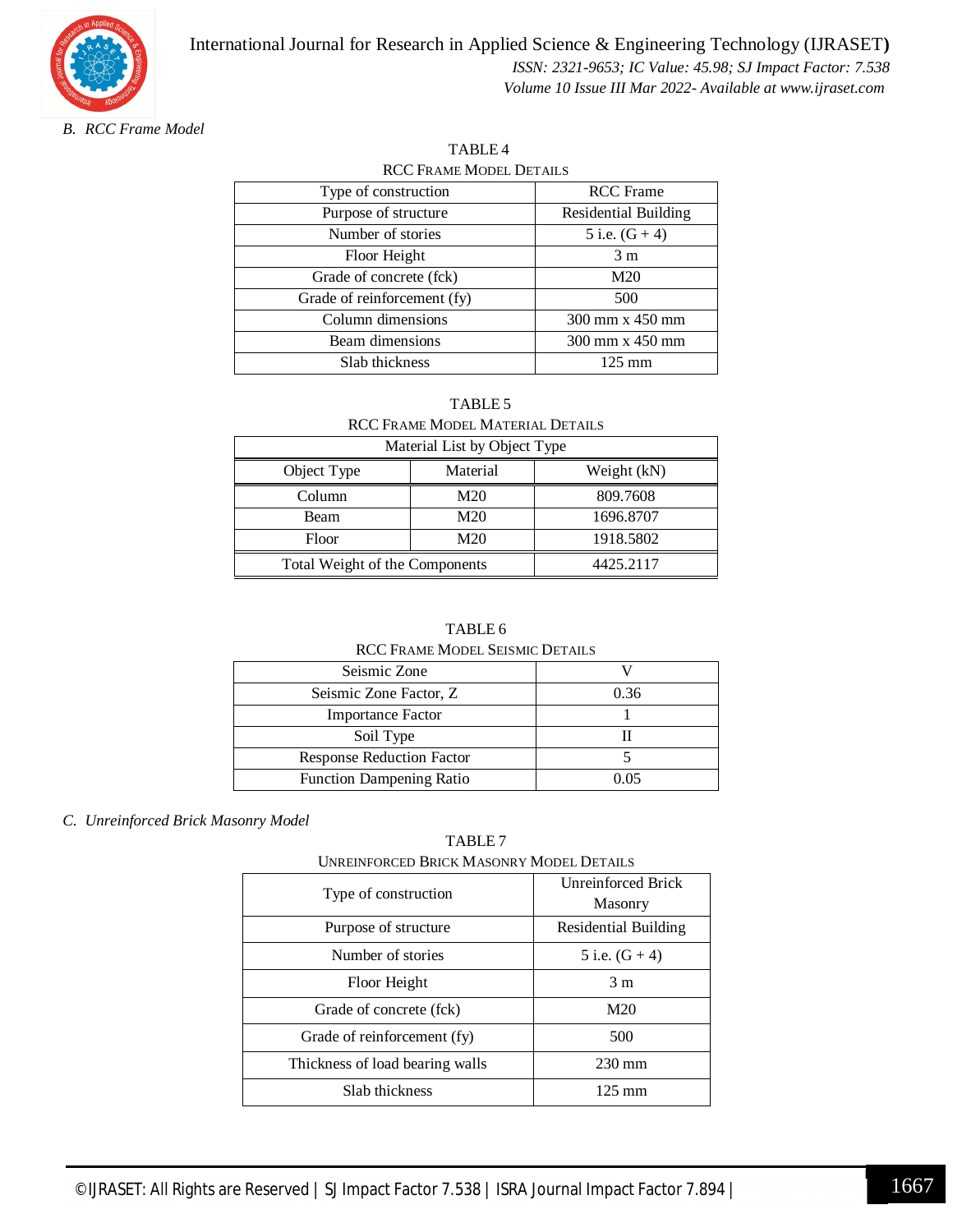

#### International Journal for Research in Applied Science & Engineering Technology (IJRASET**)**

 *ISSN: 2321-9653; IC Value: 45.98; SJ Impact Factor: 7.538 Volume 10 Issue III Mar 2022- Available at www.ijraset.com*

| TABLE 8                                           |
|---------------------------------------------------|
| UNREINFORCED BRICK MASONRY MODEL MATERIAL DETAILS |
| Material List by Object Type                      |

| Material List by Object Type        |          |             |
|-------------------------------------|----------|-------------|
| Object Type                         | Material | Weight (kN) |
| <b>Unreinforced Masonry</b><br>Wall | Masonry  | 6657.41     |
| Floor                               | M20      | 1918.58     |
| Total Weight of the Components      |          | 8575.99     |

| TABLE 9                                          |
|--------------------------------------------------|
| UNREINFORCED BRICK MASONRY MODEL SEISMIC DETAILS |

| Seismic Zone                     |        |
|----------------------------------|--------|
| Seismic Zone Factor, Z.          | 0.36   |
| <b>Importance Factor</b>         |        |
| Soil Type                        |        |
| <b>Response Reduction Factor</b> |        |
| <b>Function Dampening Ratio</b>  | () ()5 |
|                                  |        |

#### **IV.COMPARISON**

#### *A. Maximum Story Shear*

#### TABLE 10 MAX STORY SHEAR COMPARISON

| Maximum Story Shear (kN) |                          |                      |          |                  |          |                                   |                       |  |
|--------------------------|--------------------------|----------------------|----------|------------------|----------|-----------------------------------|-----------------------|--|
| S.no                     | <b>Load Combinations</b> | Confined Masonry     |          | <b>RCC</b> Frame |          | <b>Unreinforced Brick Masonry</b> |                       |  |
|                          |                          | Value                | Location | Value            | Location | Value                             | Location              |  |
|                          | $DL + LL + EQX$          | 6.687 x<br>$10^{0}9$ | Base     | 0                | Base     | 1.083 x<br>$10^{27}$              | Story 3               |  |
| 2                        | $DL + LL - EQX$          | 921.8                | Base     | 693.5            | Base     | 953.088                           | Between Story 3<br>&4 |  |
| 3                        | $DL + LL + EQY$          | $\theta$             | Story 3  | $\theta$         | Base     | $\theta$                          | Base                  |  |
| 4                        | $DL + LL - EQY$          | 921.8                | Base     | 693.5            | Base     | 953.088                           | Base                  |  |

#### *B. Maximum Story Drift*

#### TABLE 11 MAX STORY DRIFT COMPARISON

| Maximum Story Drift (Unitless) |                          |                         |          |                  |          |                            |          |  |
|--------------------------------|--------------------------|-------------------------|----------|------------------|----------|----------------------------|----------|--|
| S.no                           | <b>Load Combinations</b> | <b>Confined Masonry</b> |          | <b>RCC</b> Frame |          | Unreinforced Brick Masonry |          |  |
|                                |                          | Value                   | Location | Value            | Location | Value                      | Location |  |
| 1                              | $DL + LL + EQX$          | 0.000234                | Story 2  | 0.002396         | Story 2  | 0.000314                   | Story 2  |  |
| 2                              | $DL + LL - EQX$          | 0.000234                | Story 2  | 0.002392         | Story 2  | 0.000315                   | Story 2  |  |
| 3                              | $DL + LL + EQY$          | 0.000288                | Story 2  | 0.002271         | Story 2  | 0.000405                   | Story 2  |  |
| $\overline{4}$                 | $DL + LL - EQY$          | 0.000241                | Story 2  | 0.001948         | Story 2  | 0.000406                   | Story 3  |  |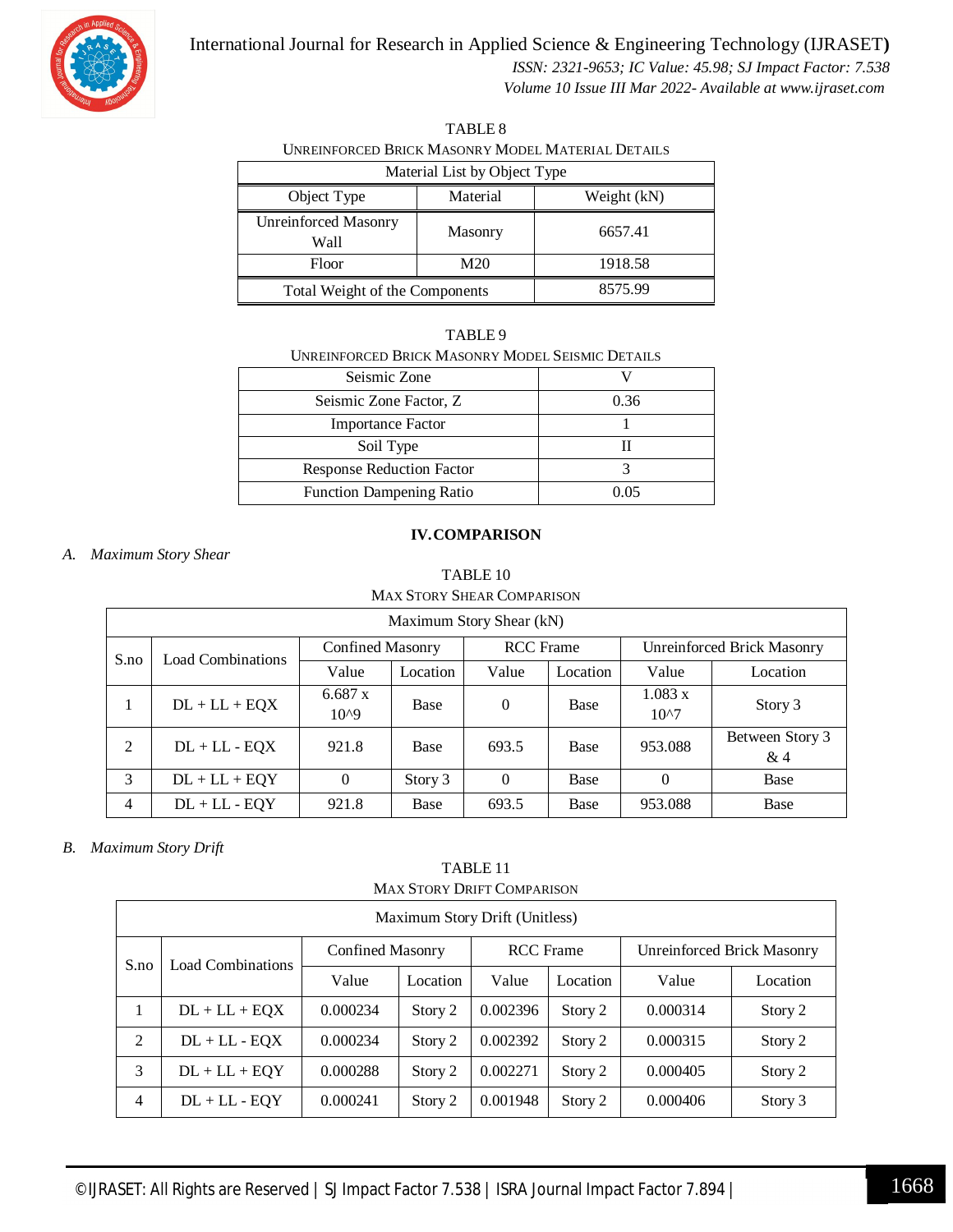

#### *C. Maximum Story Displacement*

| TABLE <sub>12</sub>                      |  |
|------------------------------------------|--|
| <b>MAX STORY DISPLACEMENT COMPARISON</b> |  |

| Maximum Story Displacement (mm) |                 |                         |          |                  |          |                            |          |  |  |
|---------------------------------|-----------------|-------------------------|----------|------------------|----------|----------------------------|----------|--|--|
| S.no                            | Load            | <b>Confined Masonry</b> |          | <b>RCC</b> Frame |          | Unreinforced Brick Masonry |          |  |  |
|                                 | Combinations    | Value                   | Location | Value            | Location | Value                      | Location |  |  |
|                                 | $DL + LL + EQX$ | 2.693                   | Story 4  | 27.477           | Story 5  | 3.445                      | Story 5  |  |  |
| 2                               | $DL + LL - EQX$ | 2.711                   | Story 4  | 27.418           | Story 5  | 3.459                      | Story 5  |  |  |
| 3                               | $DL + LL + EQY$ | 3.484                   | Story 5  | 26.426           | Story 5  | 4.889                      | Story 5  |  |  |
| $\overline{4}$                  | $DL + LL - EQY$ | 2.657                   | Story 5  | 21.978           | Story 5  | 5.731                      | Story 5  |  |  |

#### *D. Story Overturning Moments*

| STORY OVERTURNING MOMENTS COMPARISON |                          |                         |          |                  |          |                                   |          |  |  |
|--------------------------------------|--------------------------|-------------------------|----------|------------------|----------|-----------------------------------|----------|--|--|
| Story Overturning Moment (kN-M)      |                          |                         |          |                  |          |                                   |          |  |  |
| S.no                                 | <b>Load Combinations</b> | <b>Confined Masonry</b> |          | <b>RCC</b> Frame |          | <b>Unreinforced Brick Masonry</b> |          |  |  |
|                                      |                          | Value                   | Location | Value            | Location | Value                             | Location |  |  |
|                                      | $DL + LL + EQX$          | 166487                  | Base     | 168501           | Base     | 172942                            | Base     |  |  |
| 2                                    | $DL + LL - EQX$          | 166587                  | Base     | 168501           | Base     | 172942                            | Base     |  |  |
| 3                                    | $DL + LL + EQY$          | 175072                  | Base     | 176648           | Base     | 181651                            | Base     |  |  |
| 4                                    | $DL + LL - EQY$          | 157901                  | Base     | 160354           | Base     | 164233                            | Base     |  |  |

#### TABLE 13 STORY OVERTURNING MOMENTS COMPARISON

#### **V. DISCUSSIONS**

To understand the result, we need to establish the relation between the outputs. To put it simply; base shear is equal to the story shear at the bottom of the building. If a structure is expected to be subjected to high seismic forces, its design base shear would be high. As seen by the result, in most cases the value of maximum story shear is at their bases with confined masonry having the highest value of them all. As per IS 1893, story drift shall not exceed 0.004 times the story height. The story height of the model in consideration is 3 meters. So, maximum allowable drift for each floor would be 0.012 meters i.e., 12 millimetres. All the results of the given limit as the story fall below the aforementioned value as determined by ETABS. The relation between story drift and story displacement is as simple as this: story drift is the difference of story displacements between two consecutive stories divided by the height of that story. Story drift is caused by the accumulated deformations of each structural element or member, such as column and/or beam. The greater the story drift, the lesser stiff the structure is. If the drift is greater in X-direction than the Y-direction, it means that the Y-direction is stiffer. As seen by the results, surprisingly the RCC frame undergoes maximum story displacement. That is because of the absence of the shear walls or cross-bracing systems which becomes almost a necessity for a heavily reinforced high-rise structure. Had the cross-bracings or shear walls been added to this RCC frame, it would exhibit lesser story drift, however the cost of the residential building would have marginally increased due to the extra materials, equipment and skill required to construct it. In contrast, confined masonry shows the least the story displacement despite requiring lesser skill and equipment for construction. Given the fact that the three models had identical layouts and somewhat similar seismic inputs, the story overturning moments of the three structures via the aforementioned load combinations don't vary much in general. That being said, confined masonry structures experience the least amount of overturning moment out of the three models. All in all, the analysis of the given theorized data and the result indicate that confined masonry is as efficient, if not better than, as the RCC frame structures for G+4 residential buildings in a severe seismic zone

#### **VI.FUTURE SCOPE**

Residential buildings have been, are and will always be a necessity of the human civilization. For the Indian subcontinent, it is safe to assume that the graph of rising income has miles to go before it catches up with the graph of the exponentially growing population. There is an urgent need to address this issue while keeping in mind the growing shortage of the available land for housing when almost 59% of the Indian area falls under moderate to severe seismic zones. Low-cost high-rise residential building will soon become the need of the hour and this study was an attempt to address the issue which will arise in the near future.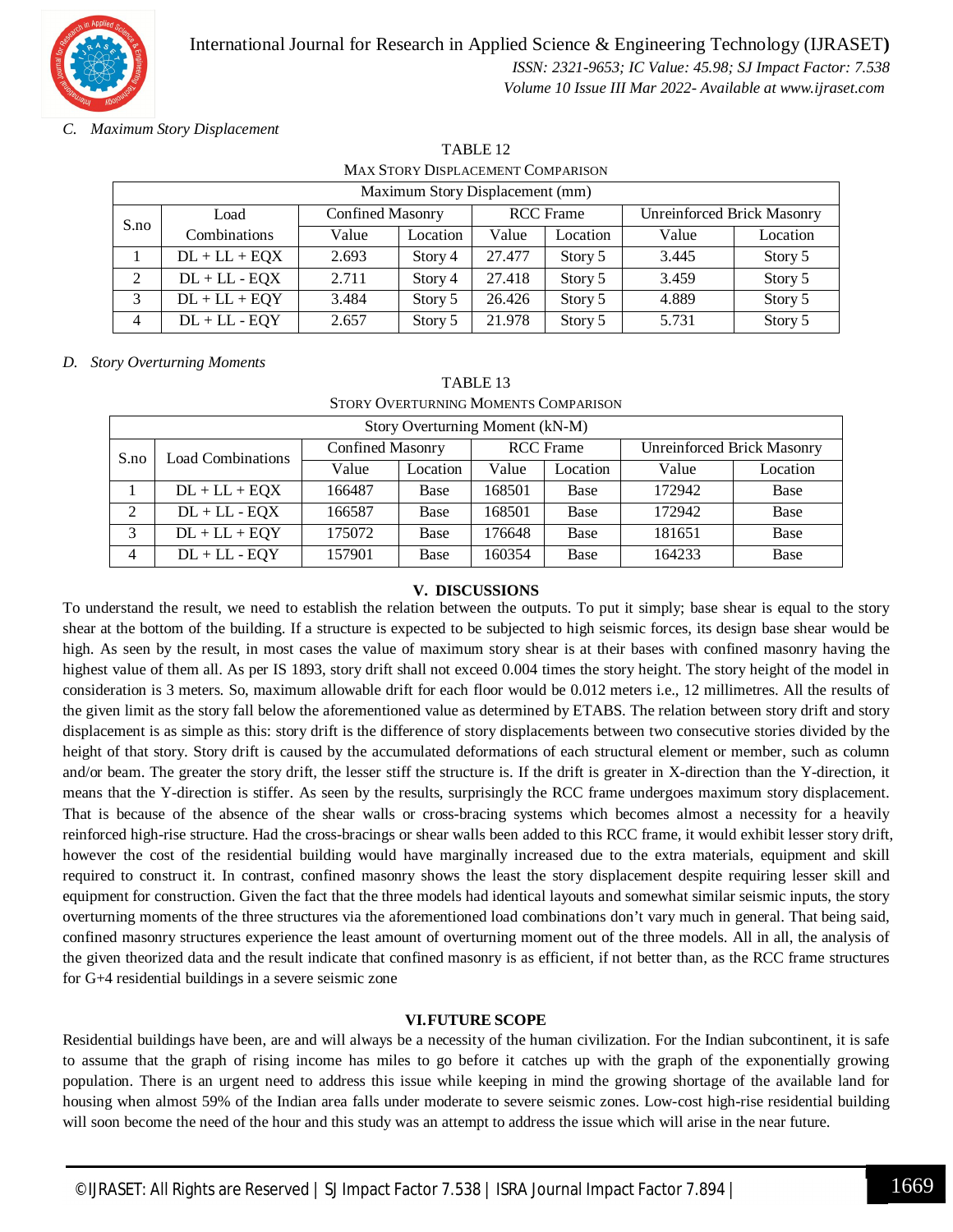

International Journal for Research in Applied Science & Engineering Technology (IJRASET**)**  *ISSN: 2321-9653; IC Value: 45.98; SJ Impact Factor: 7.538*

 *Volume 10 Issue III Mar 2022- Available at www.ijraset.com*

The population must be made familiar with alternatives to RCC frame structures and unreinforced brick masonry structure, especially since a large part of our society still live in joint families and invest their hard-earned money for construction of a family house.

#### **VII. ACKNOWLEDGMENT**

I would like to give my warmest thanks to my supervisor Professor Ashish Kumar who believed in me and was supportive when that was the need of the hour. I am really grateful to HOD Civil Department of RIMT University, Dr Sandeep Singla who managed to hold on to his duties even during the time of COVID. The completion of this study couldn't have been possible without the expertise of my dear friend, Er Sheikh Mutahar who was a source of inputs as well. A debt of gratitude is also owed to RIMT University for allowing the students easy access in times of a global pandemic.

#### **REFERENCES**

- [1] Flores, L. E., & Alcocer, S. M. (1996, June). Calculated response of confined masonry structures. In Eleventh world conference on earthquake engineering.
- [2] Brzev, S., & Mitra, K. (2007). Earthquake-resistant confined masonry construction. NICEE, National Information Center of Earthquake Engineering, Indian Institute of Technology Kanpur.
- [3] Schacher, T. (2009). Confined Masonry. India: National Information Centre of Earthquake Engineering.
- [4] Network, C. M. (2011). Seismic design guide for low-rise confined masonry buildings. Earthquake Engineering Research Institute (EERI).
- [5] Jain, S. K., Basu, D., Ghosh, I., Rai, D. C., Brzev, S., & Bhargava, L. K. (2014, July). Application of confined masonry in a major project in India. In Tenth US National conference on earthquake engineering frontiers of earthquake engineering.
- [6] Porst, C. F. (2015). Confined masonry for seismically resilient low-cost housing in India: a design and analysis method (Doctoral dissertation, Massachusetts Institute of Technology).
- [7] Chourasia, A. (2017). Design guidelines for confined masonry buildings.
- [8] Gujarat State Disaster Management Authority (GSDMA) (2012), 'Build a Safe House with Confined Masonry'.
- [9] CSI (2011), CSI Analysis Reference Manual for SAP 2000®, ETABS®, SAFE® and CSiBridge™, Computers and Structures, Berkley, California, USA.